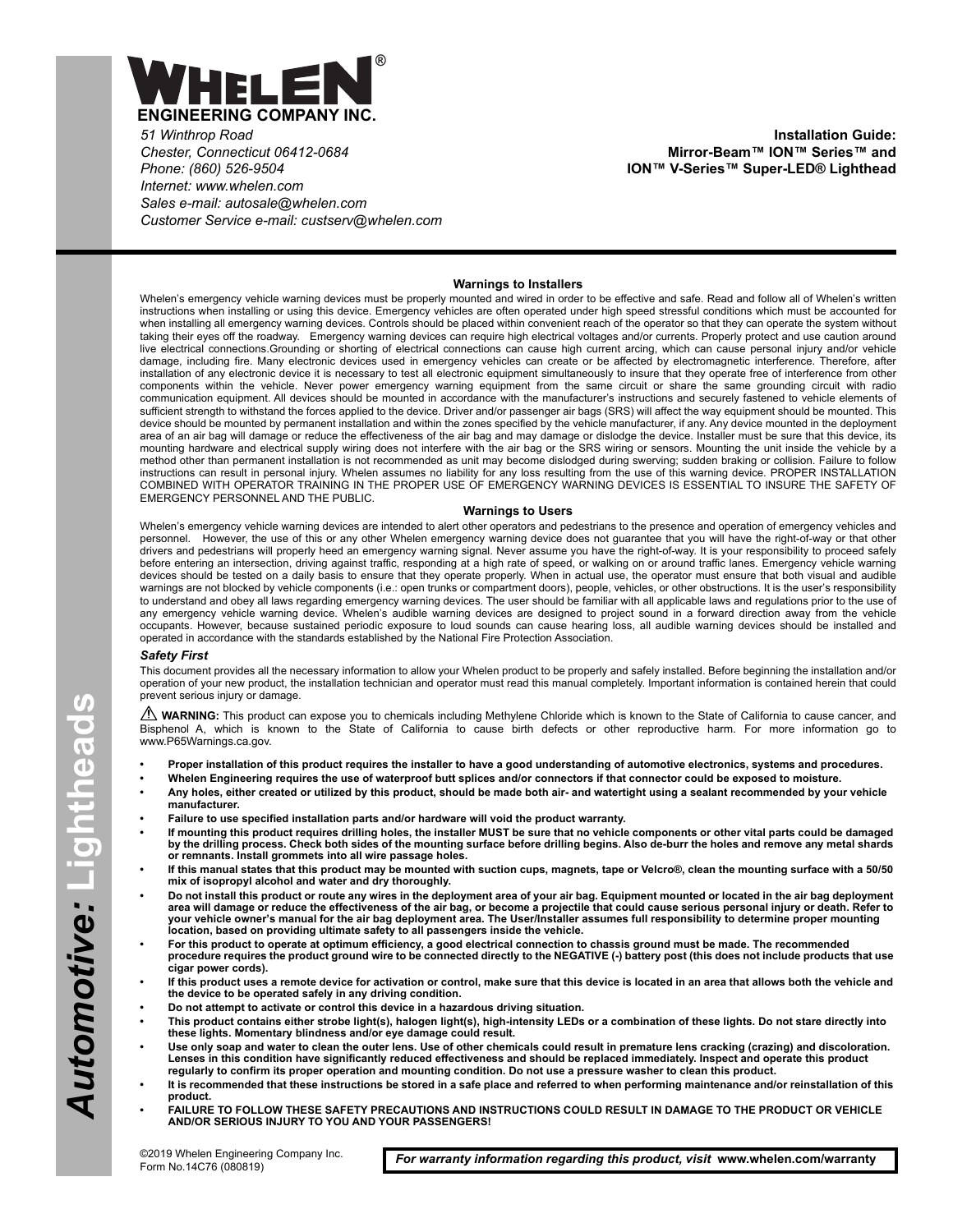## *Remove the Side Mirror Assembly:*

Following factory instructions remove the mirror assembly from the vehicle.

# *Preparing Mirror Assembly:*

- 1. Following factory instructions carefully remove the mirror assembly cover from the front of the mirror assembly.
- 2. Determine the wire path and Mark off the wire hole location on the top of the cover. The wire hole must be located over the hole in the mirror assembly that the Mirror-Beam™ cable will exit. Drill the wire hole through the cover using a 3/4" drill.

# *Preparing the Mirror-Beam cable:*

**Because the Mirror-Beam cable must be routed through a specific, narrow and twisting path within the mirror assembly, it will be necessary to temporarily extend the length of the cable.**

- 1. Locate the ty-wrap (included) and cut the fastener-end off.
- 2. Locate the end of the cable that has PINtype terminals installed on the wires. Cut off the non-insulated wire (not used).



# *Routing Mirror-Beam Cable:*

1. Insert the ty-wrap into the front of the mirror assembly. Continue to push the ty-wrap in until the end of the ty-wrap sticks out of the mirror neck. Pull the ty-wrap out until slack in the cable is gone. There should not be more than 4 - 5" of cable sticking out of the front of the mirror assembly.

2. Feed the ty-wrap back into the mirror assembly neck (along the mirror power cables path) and back out through the hole in the mirror assembly base that the mirror power cable connector occupies. You may



**Fig. 1**

base.

have to cut out a small amount of the outside of the base gasket to accommodate the Mirror-Beam™ cable. You may also have to widen the connectors hole with a round file if the cable doesn't fit.

- 3. Insert the end of the cable into the 1/2" hole you drilled in the mirror assembly cover and snap the cover back onto the mirror assembly.
- 4. Remove the ty-wrap from the cable. Install the socket connector (supplied) onto the end of the cable coming out of the front of the mirror assembly. (see wiring diagram).

## *Affixing Mirror-Beam Housing to Mirror Assembly:*



- 1. Reconnect the mirror power cable and remount the mirror assembly onto the vehicle using the original hardware. Route the Mirror-Beam cable through the door, along the same path as the vehicle's main power harness. Make sure that neither of the harness cables are crimped or pinched. Tighten all nuts firmly.
- 2. With the ION and its gasket properly oriented, secure the lighthead to the Mirror-Beam housing. Plug the lighthead into the cable connector and tuck this connection between the Mirror-Beam housing and the mirror assembly.
- 3. **NOTE: The following procedure requires that the mirror assembly be no colder than 60°F (18°C).** Thoroughly clean the plastic mirror assembly and the inside surface of the Mirror-Beam housing using a 50/50 mixture of isopropyl (not rubbing) alcohol and water. Dry completely.
- 4. Locate the two, 6" strips of double-sided adhesive tape (included). Peel the protective strip from one side of one piece of tape and mount it onto the top

of the mirror assembly curving around the outboard side. When properly positioned, the tape will go along the rear (mirror side) edge of the mirror assembly cover. After the tape is mounted, it is important to apply pressure to the protective backing so that the tape adheres to the surface.



- 5. Peel the protective strip from the other piece of tape. Using the procedure outlined in the previous step, adhere it along the bottom of the mirror assembly cover.
- 6. Hold the Mirror-Beam housing in position on the mirror assembly and trim and remove any exposed tape. Remove the housing and fold the protective backing strips of the tape so that 1/2" to 3/4" of backing is extended over the edge of the mirror assembly.
- 7. Mount the Mirror-Beam housing onto the mirror assembly. **The housing must fully engage the mirror assembly.** Press the housing firmly onto the exposed tape on the mirror assembly.
- 8. The remaining protective backing strips must now be removed. The housing must not be in contact with the backing strips. Starting with the strip on top, and using a small, flat blade screwdriver gently pry the housing about 1/4" away from the mirror assembly. Carefully pull the protective strip "tab" created in step 6, and gently remove it completely from the tape strip. **Do not allow the strip to tear while being removed.**
- Repeat for the other tape strip on the bottom.
- 10. Apply pressure to the Mirror-Beam assembly at the tape locations. Maintain pressure for a minimum of 20 minutes to allow the tape to properly setup. This can be accomplished by wrapping the Mirror-Beam™/mirror assembly tightly with adhesive tape.

**WARNING: The tape adhesive used in this procedure is fully bonded after 72 hours @ 70°F (21°C). During this period, do not expose the Mirror-Beam to any unnecessary force, such as the high-pressure water from a car wash.**

**WARNING: The outer surfaces of this product may be cleaned with mild soap and water. Use of any other chemicals may void product warranty. Do not use a pressure washer.**

11. Locate the factory-drilled hole in the Mirror-Beam housing. Using a 1/8" drill bit and the housing as a template, drill a hole into the mirror assembly. Using the #8 x 1/2" black oxide phillips truss screw, (included) secure the Mirror-Beam housing to the mirror assembly.